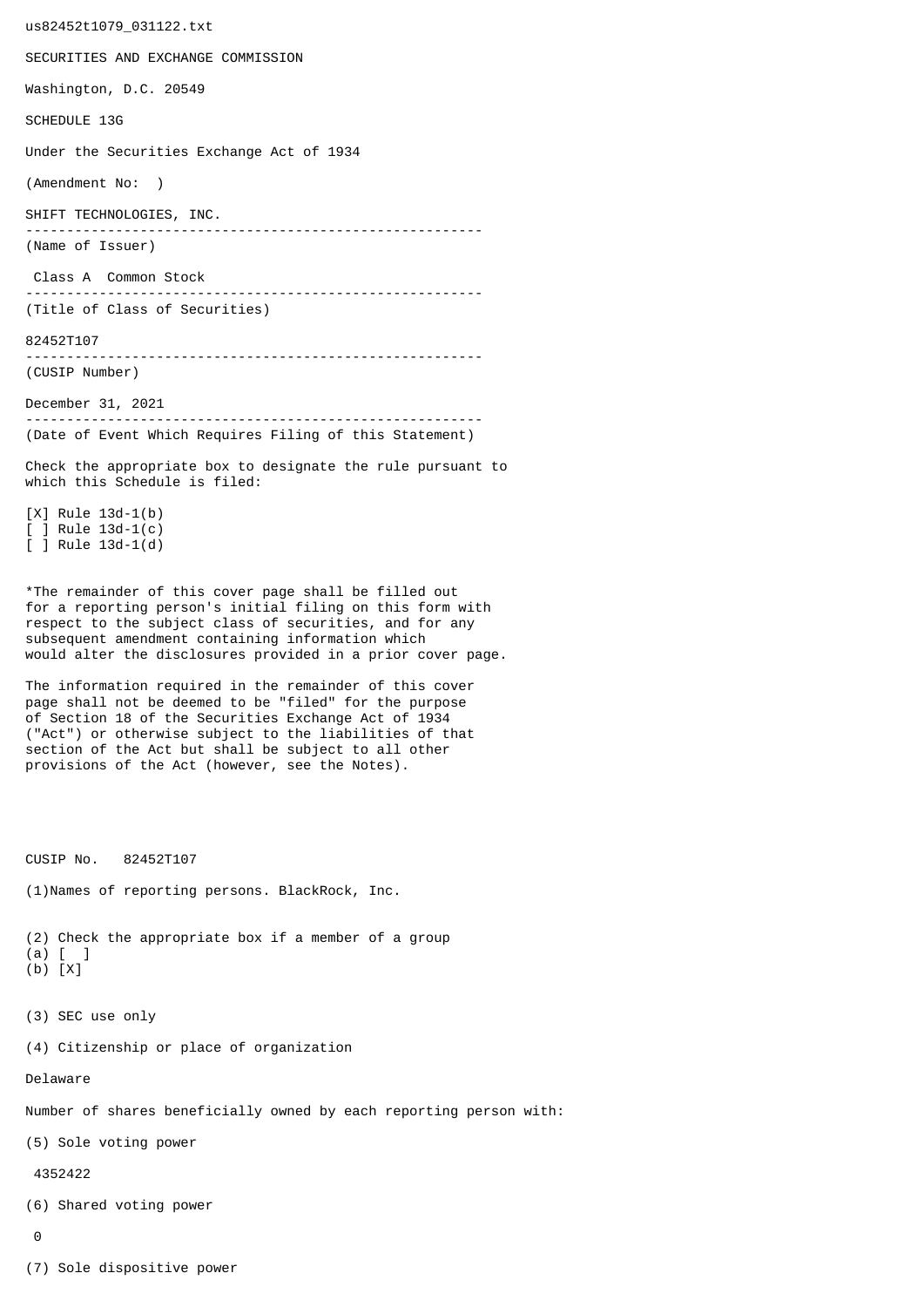```
 4398223
```

```
(8) Shared dispositive power
 \boldsymbol{\Theta}(9) Aggregate amount beneficially owned by each reporting person
  4398223
(10) Check if the aggregate amount in Row (9) excludes certain shares
(11) Percent of class represented by amount in Row 9
 5.4%
(12) Type of reporting person
HC
Item 1.
Item 1(a) Name of issuer:
                            -----------------------------------------------------------------------
SHIFT TECHNOLOGIES, INC.
Item 1(b) Address of issuer's principal executive offices:
 -----------------------------------------------------------------------
2525 16TH STREET, SUITE 316
SAN FRANCISCO CA 94103
Item 2.
2(a) Name of person filing:
               ----------------------------------------------------------------------
BlackRock, Inc.
2(b) Address or principal business office or, if none, residence:
 -----------------------------------------------------------------------
BlackRock, Inc.
55 East 52nd Street
New York, NY 10055
2(c) Citizenship:
                            --------------------------------------------------------------------
 See Item 4 of Cover Page
2(d) Title of class of securities:
                                      -------------------------------------------------------------------
 Class A Common Stock
2(e) CUSIP No.:
See Cover Page
Item 3.
If this statement is filed pursuant to Rules 13d-1(b), or 13d-2(b) or (c),
check whether the person filing is a:
[ ] Broker or dealer registered under Section 15 of the Act;
[ ] Bank as defined in Section 3(a)(6) of the Act;
  ] Insurance company as defined in Section 3(a)(19) of the Act;
[ ] Investment company registered under Section 8 of the
Investment Company Act of 1940;
[ ] An investment adviser in accordance with Rule 13d-1(b)(1)(ii)(E);
```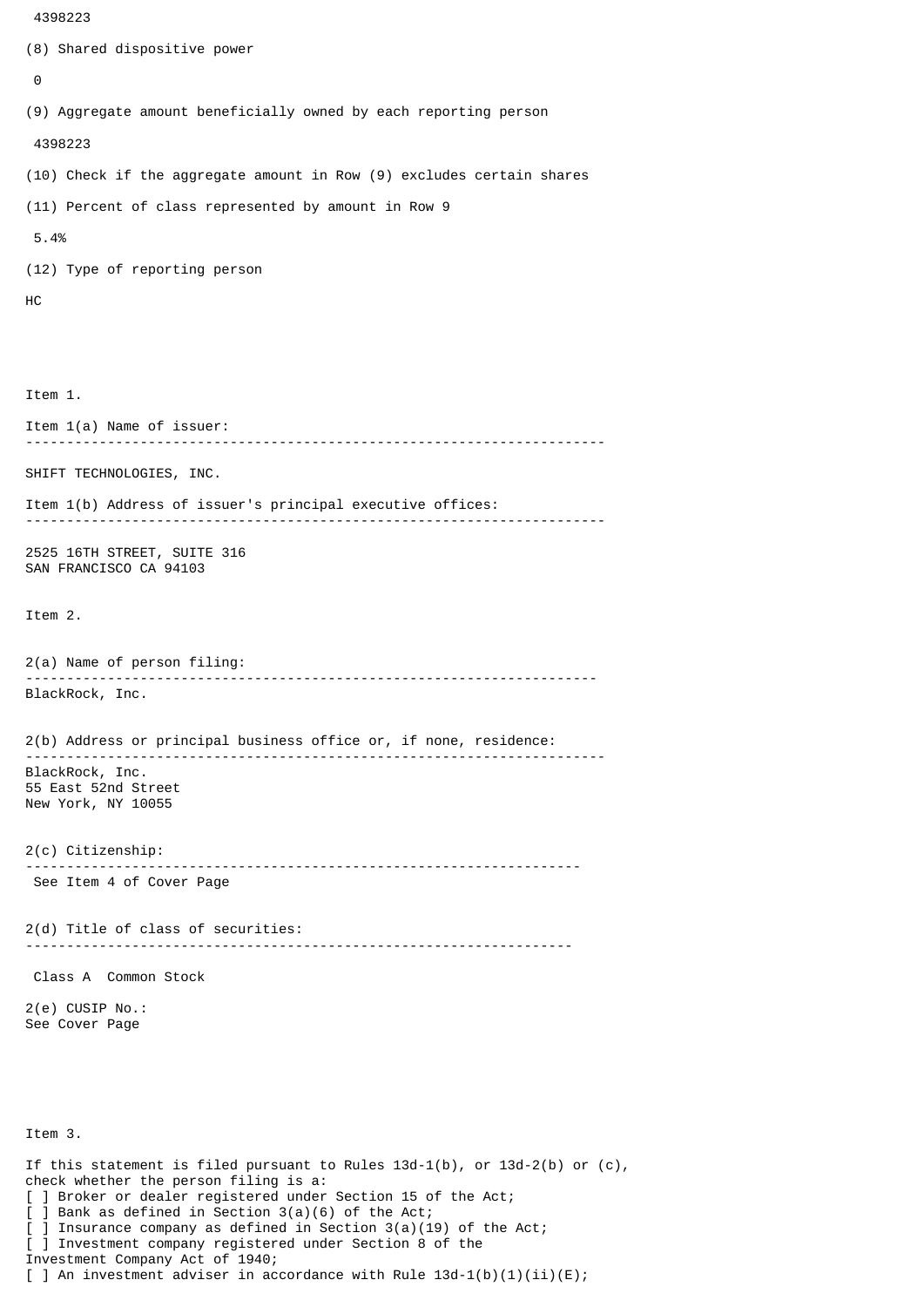[ ] An employee benefit plan or endowment fund in accordance with Rule  $13d-1(b)(1)(ii)(F);$ [X] A parent holding company or control person in accordance with Rule  $13d-1(b)(1)(ii)(G);$ [ ] A savings associations as defined in Section 3(b) of the Federal Deposit Insurance Act (12 U.S.C. 1813); [ ] A church plan that is excluded from the definition of an investment company under section  $3(c)(14)$  of the Investment Company Act of 1940; [ ] A non-U.S. institution in accordance with Rule  $240.13d-1(b)(1)(ii)(J);$  $\lceil$  ] Group, in accordance with Rule 240.13d-1(b)(1)(ii)(K). If filing as a non-U.S. institution in accordance with Rule  $240.13d-1(b)(1)(ii)(J)$ , please specify the type of institution: Item 4. Ownership Provide the following information regarding the aggregate number and percentage of the class of securities of the issuer identified in Item 1. Amount beneficially owned: 4398223 Percent of class 5.4% Number of shares as to which such person has: Sole power to vote or to direct the vote 4352422 Shared power to vote or to direct the vote  $\Theta$ Sole power to dispose or to direct the disposition of 4398223 Shared power to dispose or to direct the disposition of  $\Omega$ 

Item 5.

Ownership of 5 Percent or Less of a Class. If this statement is being filed to report the fact that as of the date hereof the reporting person has ceased to be the beneficial owner of more than 5 percent of the class of securities, check the following [ ].

Item 6. Ownership of More than 5 Percent on Behalf of Another Person

 If any other person is known to have the right to receive or the power to direct the receipt of dividends from, or the proceeds from the sale of, such securities, a statement to that effect should be included in response to this item and, if such interest relates to more than 5 percent of the class, such person should be identified. A listing of the shareholders of an investment company registered under the Investment Company Act of 1940 or the beneficiaries of employee benefit plan, pension fund or endowment fund is not required.

 Various persons have the right to receive or the power to direct the receipt of dividends from, or the proceeds from the sale of the common stock of SHIFT TECHNOLOGIES, INC.. No one person's interest in the common stock of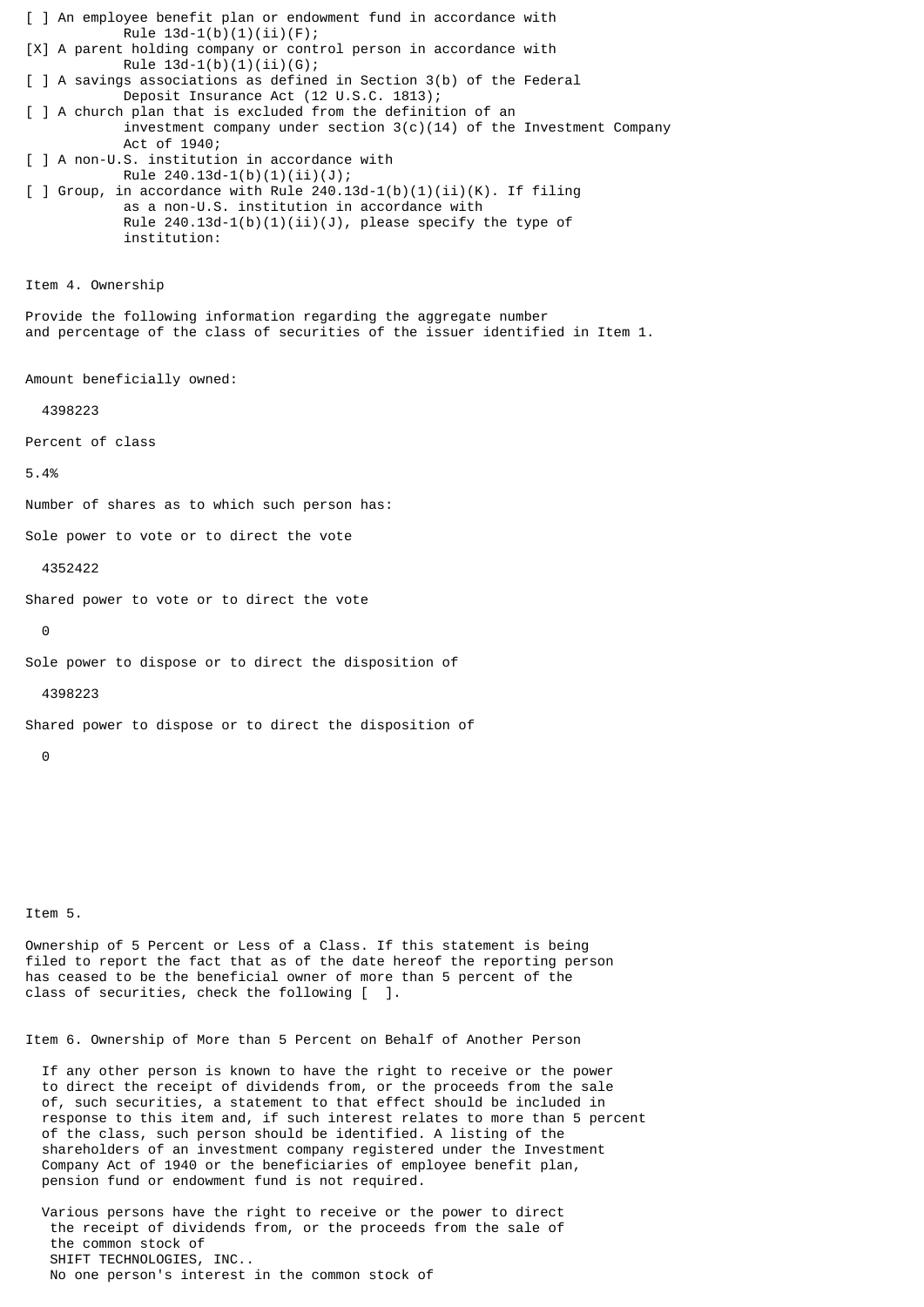SHIFT TECHNOLOGIES, INC. is more than five percent of the total outstanding common shares.

Item 7. Identification and Classification of the Subsidiary Which Acquired the Security Being Reported on by the Parent Holding Company or Control Person.

See Exhibit A

Item 8. Identification and Classification of Members of the Group

If a group has filed this schedule pursuant to Rule  $13d-1(b)(ii)(J)$ , so indicate under Item 3(j) and attach an exhibit stating the identity and Item 3 classification of each member of the group. If a group has filed this schedule pursuant to Rule  $13d-1(c)$  or Rule  $13d-1(d)$ , attach an exhibit stating the identity of each member of the group.

## Item 9. Notice of Dissolution of Group

Notice of dissolution of a group may be furnished as an exhibit stating the date of the dissolution and that all further filings with respect to transactions in the security reported on will be filed, if required, by members of the group, in their individual capacity.

See Item 5.

Item 10. Certifications By signing below I certify that, to the best of my knowledge and belief, the securities referred to above were acquired and are held in the ordinary course of business and were not acquired and are not held for the purpose of or with the effect of changing or influencing the control of the issuer of the securities and were not acquired and are not held in connection with or as a participant

in any transaction having that purpose or effect.

Signature.

After reasonable inquiry and to the best of my knowledge and belief, I certify that the information set forth in this statement is true, complete and correct.

Dated: March 11, 2022 BlackRock, Inc.

Signature: Spencer Fleming

-------------------------------------------

Name/Title Attorney-In-Fact

The original statement shall be signed by each person on whose behalf the statement is filed or his authorized representative. If the statement is signed on behalf of a person by his authorized representative other than an executive officer or general partner of the filing person, evidence of the representative's authority to sign on behalf of such person shall be filed with the statement, provided, however, that a power of attorney for this purpose which is already on file with the Commission may be incorporated by reference. The name and any title of each person who signs the statement shall be typed or printed beneath his signature.

Attention: Intentional misstatements or omissions of fact constitute Federal criminal violations (see 18 U.S.C. 1001).

Exhibit A